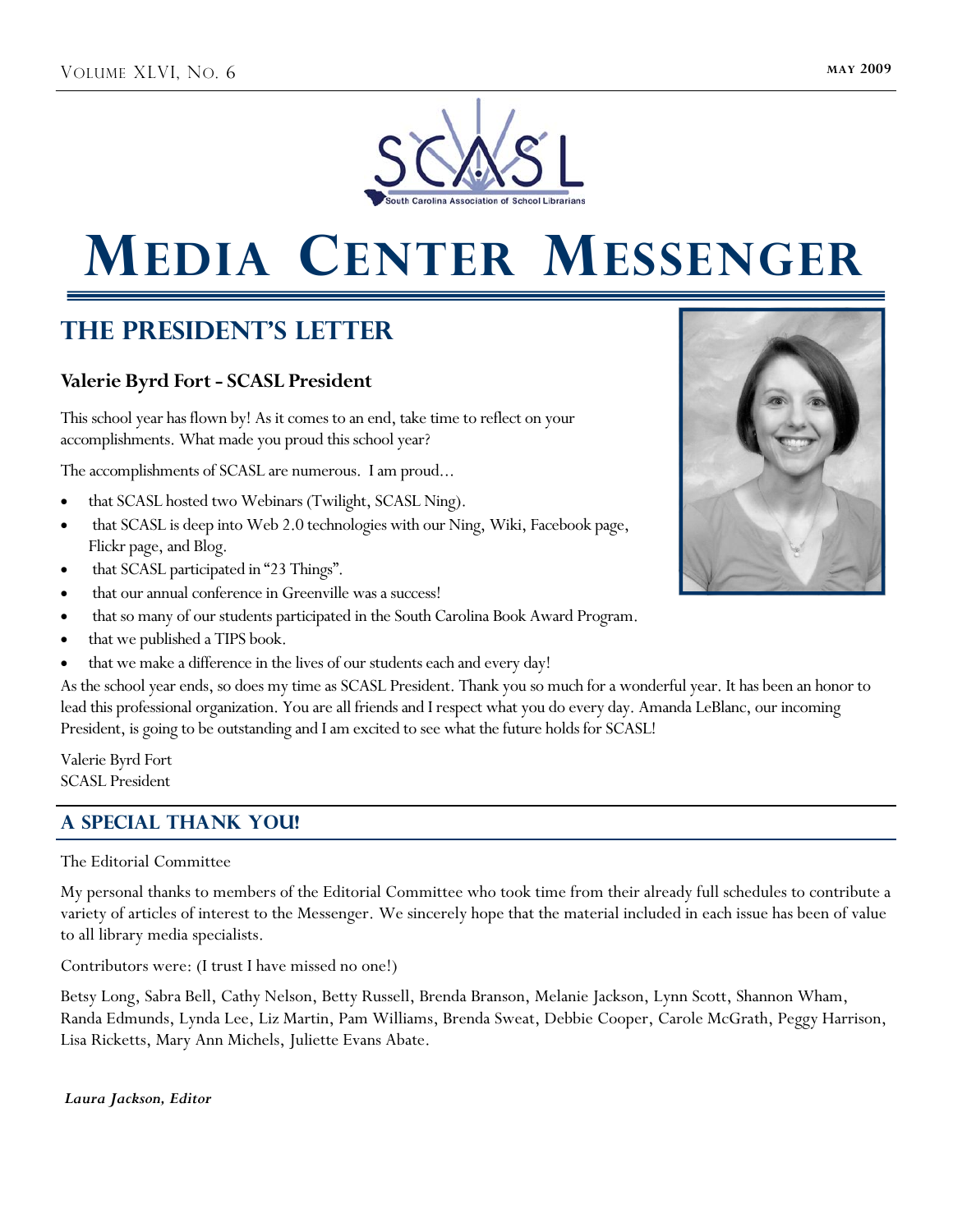## **2008-2009 Dates**

## **May 2009**

| 11-12 Library Legislative Day |  |
|-------------------------------|--|
| Washington, D.C.              |  |

## **June 2009**

- 13 SCASL Executive Committee Meeting Columbia, SC
- 14 SCASL Full Board Meeting Columbia, SC
- 23 Upstate Technology Conference SCASL Summer Institute

## **July 2009**

24-26 SCASL Full Board Retreat Columbia, SC

## **November 2009**

4-8 AASL National Conference & Exhibition Charlotte, NC

## **In This Edition**

| Letters About Literature Winners<br>9 |
|---------------------------------------|
| Regional Network News<br>10           |
| 10                                    |
|                                       |
|                                       |

## **Keep In Touch**

## **SCASL:**

Mailing Address: SCASL PO Box 2442 Columbia, SC 29202 Physical Address: Capitol Consultants 1122 Lady Street, Suite 1115 (NBSC Building) Columbia, SC 29201 Phone: 803.252.1087 Fax: 803.252.0589 Email: Donald Wood, dwood@capconsc.com Web Page: *www.SCASL.net*

## **SCASL listserv:**

To subscribe: Address: *listserv@listserv.sc.edu* Subject: Leave blank Message: Subscribe SCASL-LS yourfirstname yourlastname

*Other important addresses:* 

**SC Dept. of Education:** www.sde.state.sc.us **SCLA:** www.scla.org **SC State Library:** www.statelibrary.sc.gov **ALA:** www.ala.org **AASL:** www.ala.org/aasl

## SCASL MISSION STATEMENT

The South Carolina Association of School Librarians advocates professional excellence, facilitates collaboration and develops leadership to ensure that school library media programs are integral to teaching and learning in every South Carolina school.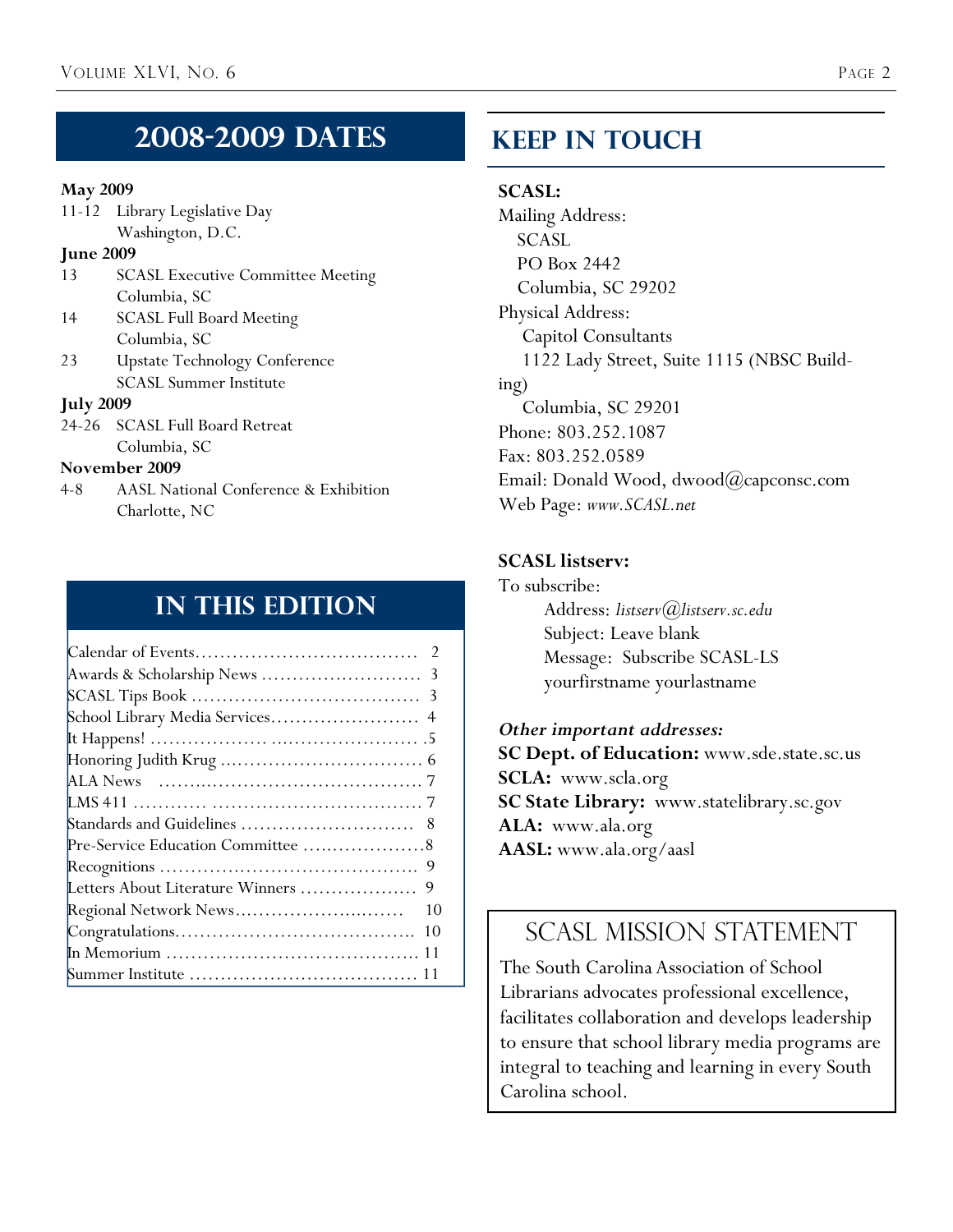## **2008-2009 awards & scholarship news by carole mcgrath**

If you are looking for an SCASL committee to volunteer for why not try the Awards Committee? You will learn about exemplary library media programs sponsored by your colleagues. The SCASL Awards Committee is comprised of up to six members and a chairperson. All members must be members of SCASL. The members represent all school levels and different regions throughout the state. Committee members rotate off after serving two years so that there are always committee members with experience. Committee members agree to read all applications for awards and scholarships and meet once to discuss applications and make selections. SCASL is grateful for the service of the following media specialists from this past year:

Carole McGrath, Chair Wade Hampton High School, Hampton

Randye Polk Rawlinson Road Middle School, Rock Hill

Sheila Oliver Broome High School, Spartanburg 3

Julie Toole Kelly Edwards Elementary, Williston

Elizabeth "Betsy" Long Doby's Mill Elementary, Kershaw

Gail Galey Orange Grove Elementary Charter School North Charleston

Sharon Robertson North District Middle School, Varnville

After careful consideration, the committee selected the following as the 2008-09 recipients of awards and scholarships. We would like to congratulate these individuals for their commitment and exemplary programs. The committee would also like to thank all of the nominators for bringing so many quality nominees to our attention. And, a special thank you to the sponsors for supporting SCASL and the awards program.

## *2008-2009 Award Winners*

## *Nancy Jane Day Scholarship*

Fredda Shaw, Code Elementary School, Seneca

#### *Margaret Ehrhardt Student Scholarship*

Student, Jennifer Gerlach, Liberty High School Nominated by Yvonne Mayo Pickens County Liberty High School

## *Media Paraprofessional of the Year*

Christopher Patterson, Bell Street Middle School, Clinton Nominated by Shannon Wham, Bell Street Middle School

### *Administrator of the Year*

Dr. Kappy Cannon, Principal, Forest Lake Elementary Technology Magnet, Richland Two. Nominated by Elizabeth Padget, Forest Lake Elementary Technology Magnet

#### *Media Specialist of the Year*

Martha Taylor, McCants Middle School, Anderson Nominated by Jacky Stamps, Principal McCants

## **Scasl tips BOOK available!**

Do purchase a SCASL Tips book if you haven't already. There are many wonderful ideas in it for the end and beginning of the school year contributed by other library media specialists. Ideas that work! At only \$5, it is quite a bargain! Please visit www.scasl.net for more information on purchasing the book.

*Jessica Felker Advocacy Committee Chair*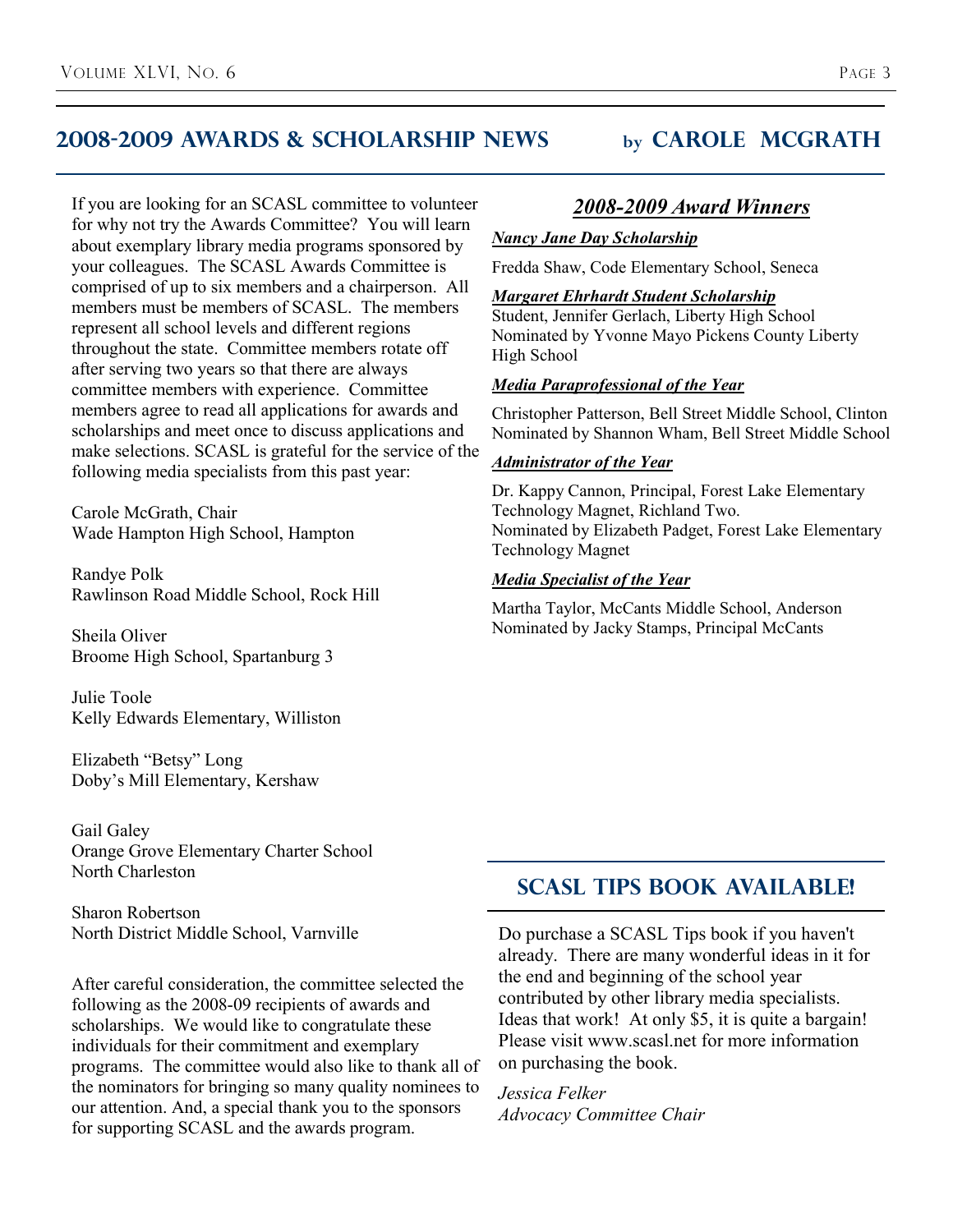## **School Library Media Services by MARTHA ALEWINe**





#### *Classroom Collections and School Libraries*

The recent discussion on our listserv has been very interesting. Many very valid points have been made about the perception of (a) our school library, (b) our instructional responsibilities, and (c) student

access to reading materials. As library media specialists we have a responsibility to help our decision-makers understand that a classroom collection can never have the breadth and depth of information and resources that a school library can provide students and teachers.

I asked one of my colleagues at the Department of Education who works with SCRI and Reading First what was expected with classroom collections and school libraries. Here is what she said. "Classroom collections are often tailored to the needs of students in a particular grade level, interest, age appropriateness, and readability, along with specific connections to the grade-level standards. In addition, there is class ownership. Books can be arranged, organized, and utilized by the teachers, by the students or, hopefully, by both teachers and students working collaboratively. Classroom collections are easily and readily accessible to the students throughout each school day (or certainly should be). Classroom collections should never be seen as an infringement on the value of the media center, which provides much more in the way of resources and depth. Classroom collections and media centers should be viewed as symbiotic. Children with strong, inviting classroom collections and school libraries have wonderful opportunities to experience print-rich environments, which provides and promotes a culture of inquiry and literacy."

Several things from her comments should catch our attention. "Classroom collections should never be seen as an infringement on the value of the media center…" If you have a good working relationship with your teachers and with your administration, then your collection should align with and support the curriculum as well as reading initiatives in your school. How involved are you in planning and implementing reading events and activities at your school? Do your teachers come to you for suggestions for books and, by the same token, do you actively seek input from your teachers as part of your collection development? David Bell, in his comments on the listserv, asked a very pertinent question, "How easy have I made it for my classroom teachers to borrow materials from my library for extended periods of time?" This is one of the biggest complaints I hear anytime I have a chance to talk about classroom collections and school libraries. This "control issue" is also one of the biggest stumbling blocks in the debate of classroom collections vs. school libraries.

My SCDE colleague also said that classroom collections and school libraries should be symbiotic. This idea certainly follows the comments from the previous paragraph. It should never be an us-them situation. What we all have to do is work toward a culture of literacy and inquiry and the "culture of availability" that David mentioned in his email. We are currently working on the revision the Core Collection Standards with this idea in mind. What do you need in print; what can you find in electronic format to meet the needs of your students and teachers; how can you provide 24/7 access? You cannot rely solely on print resources but then neither can you rely solely on non-print resources and technology to the exclusion of books nor can you build a collection without buy-in and support from your teachers and your administration. You do have to exercise your professional responsibility, demonstrate your professional expertise, work as a team player, and resist relying on vendors to make suggestions and decisions for you.

All our students deserve access to the best resources we can provide, both in the classroom and through the school library. We sometimes forget that the purpose of a school library is to provide a foundation for the instructional program in a school to enhance and extend our students' learning beyond that basic textbook. This means we are to provide materials for research as well as for recreational reading. You have heard me say many times that classroom collections are a vital part of a school's culture of literacy but these classroom collections should be created from the school library.

As individuals and as a profession, how can we foster a symbiotic relationship between classroom collections and school libraries to create a culture of availability? What are you doing in your school, in your district, and statewide through our professional association?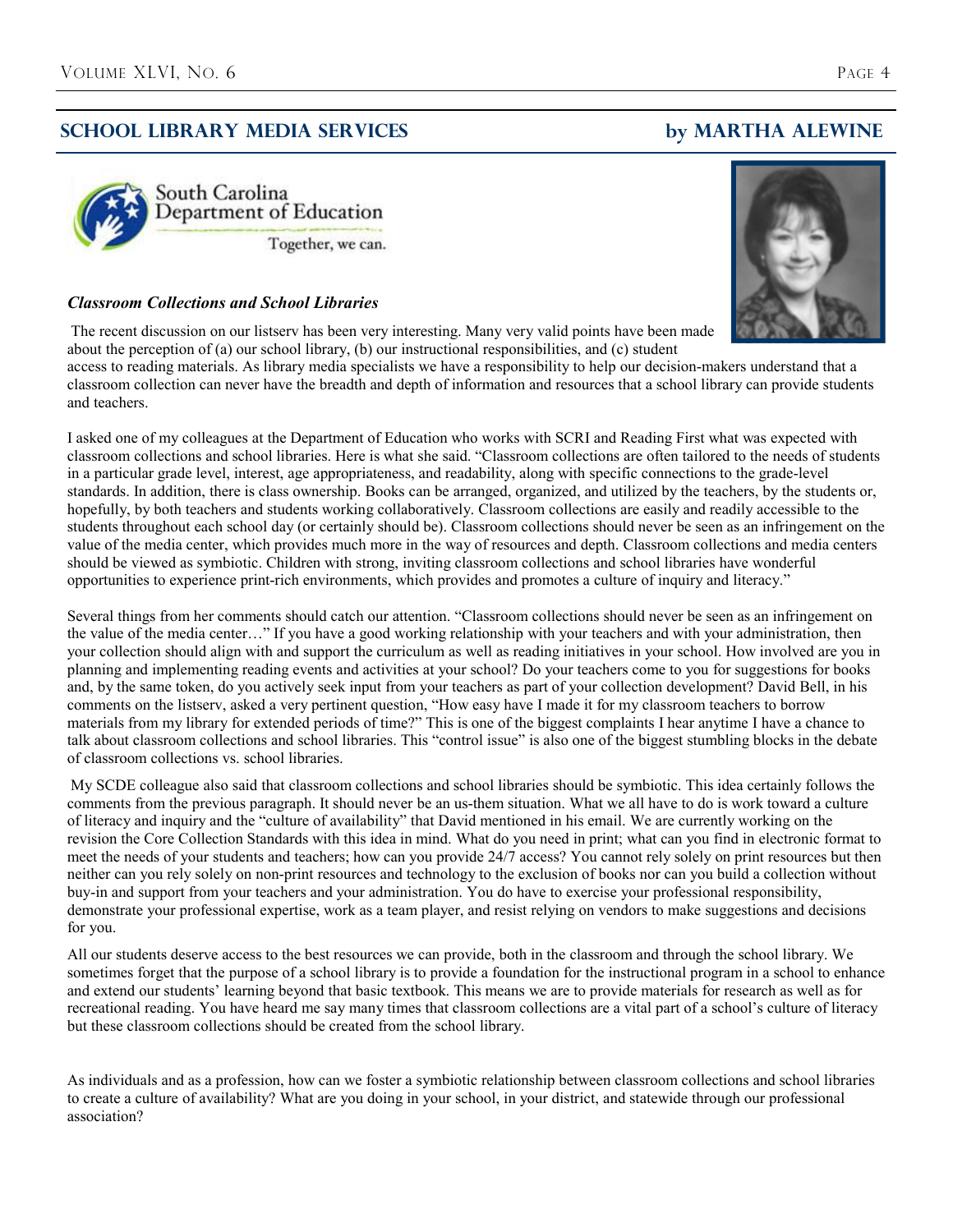## **IT HAPPENS! by Lynda Lee**

Teens want to know about sex. Teens have sex! According to The South Carolina Campaign to Prevent Teen Pregnancy (*http://www.teenpregnancysc.org/facts),* nearly 24 teens get pregnant every day in South Carolina. Sometimes teens come to us looking for information. How do we handle this delicate matter?

 My first introduction to a student's quest for sex education came at an elementary school when some boys checked out a book based on the old story of Puss and Boots... Regardless of our personal opinions, the fact is that our students are intrigued by sex. We need to be acutely aware of their desire and need for pertinent information. Having now enjoyed working with high school students for several years, I feel very strongly that keeping student-friendly books on the subject of sex is of the utmost importance.

Our district has an active parenting education program in place. By law only the sex education teacher and the guidance counselors have permission to openly discuss sex with students outside of the parenting program. Teachers want to help with the growing problem of teen sex. According to The South Carolina Campaign to Prevent Teen Pregnancy, nearly three fourths of high school seniors are sexually active.

Teens today are bombarded by all sorts of media that sell them on the idea that they are in charge of their world and that sex is a big part of it. Last year I observed an interaction between an adult and the close friend of a very pregnant teen. While looking at the pregnant teen, the adult said, "Mmmm...When are you due?" The friend's response was, "She's old enough!" The student's insinuation that just because a teen's body is capable of sex and pregnancy, it's acceptable and almost a right was a depressing reminder that books about sex in my collection need to address more than the mechanics of sex.

South Carolina has an abstinence based sex education curriculum. While abstinence is the only way to completely avoid the risk of pregnancy or sexually transmitted diseases, we have teens that want to know more. They want to read about facts concerning sex, and they really want to read fiction stories about teens in a relationship. When I order nonfiction books that concern sex, I always study the reviews very carefully and look over the books closely when they arrive. Also, multiple copies are ordered with one copy placed in the teacher's collection. Books concerning sex tend to "walk" out of the library more than others. If I hold one copy back, that hole on the shelf can more quickly be filled. The book, *So Sexy So Soon The New Sexualized Childhood and What Parents Can Do to Protect Their Kids* by Diane E. Levin and Jean Kilboourne is a thought provoking resource that offers insights for adults caring for children of any age. For research purposes Facts on File's *Sex Opposing Viewpoints* and Gale's *Teen Pregnancy and Parenting* are titles with information geared toward debate or writing a paper. Both publishers have multiple titles in the subject area.

The South Carolina Young Adult Book Award nominees frequently include fiction titles that students are drawn to due to the subject matter. *First Part Last* by Angela Johnson, a former SCYABA nominee was a HUGE hit at our school. Our young men as well as our young women couldn't wait to check out the book! Starting out with 12 copies, I soon doubled that number due to the high demand. Now, most of those are "missing". Last year's nominee, *Who Am I Without Him?* by Sharon Flake has been popular also. Though not a nominee,

another book in the same vein that is popular here is "*I'm Late": the story of LaNeese & Moonlight and Alisha who didn't have anyone of her own* by Mari Evans.

One effective way that my school's library collection has reached students is through "conversational" non-fiction books concerning sex. Students seem to be drawn to books with less clinical titles that have a casual look and feel. *S.E.X.: The All-You-Need-to-Know Progressive Sexuality Guide to Get You Through High School and College* by Heather Corinna, *Dreams to Reality: Help for Young Moms* by Laura Haskins-Bookser, *The Blueprint for my Girls In Love: 99 Rules for Dating, Relationships, and Intimacy* by Yasmin Shiraz, and *The Girlfriends Guide to Pregnancy: Or Everything Your Doctor Won't Tell You*, by Vicki Iovine are a few of them.

I have had two student helpers that found out they each were expecting their second child during the time they were working as library helpers. Their stories of their first born children, who were toddlers, led me to include a selection of children's' books in the high school library for them to check out and read to their little ones.

Everyday in high schools across our state and our country teens are searching for their identity, trying to matter to someone. They look at their peers, they look at media. Sometimes they find themselves in books, sometimes in movies or TV shows, and sometimes on the Internet. One message that stayed with me from Pat Feehan's young adult literature class at USC years ago was that we need to dare to look at what our students are viewing on their own time. Watch their TV shows, listen to their music, see their movies, and I suppose now that we add…check out their Internet social sites. "The Secret Life of the American Teenager" is a TV show that is popular with high school students. At the end of each episode one of the actresses addresses the audience and suggests that they talk with an adult as well as check out the website *http://www.stayteen.org/.* In the recent movie, "17 Again" a main character played by Zac Effron gives an impassioned speech about abstinence that has an immediate effect on the other students in the class.

Our sex ed teacher told me that pregnancy rumors are a big deal with our teens until they are verified. Then it tends to blow over. The teacher feels very passionately that we should do whatever we can to help our teens make more informed choices. STD's sexually transmitted diseases are a real concern for teens. Young women are not the only ones with the burden of responsible behavior. Our young men have lessons to learn and choices to make also.

 Last summer while I was trying to calm my new granddaughter who was having a "Diva moment" I had two thoughts. First, would I ever get my hearing back? And, second, how on earth do teens find the maturity in themselves to care for such a helpless yet demanding little person 24 hours a day seven days a week? I remembered having overheard a student last year talking about having nursed her baby for a year, and thought. "Wow, she really took responsibility for her health and her child!" Sometimes we forget that the sky is not really falling and things do go right. We do make a difference. We do get the right book in a student's hands. We just may not get the opportunity to see the results.

When you see a pregnant teen couple, or find that all your books on STD's are missing; just remember, it happens.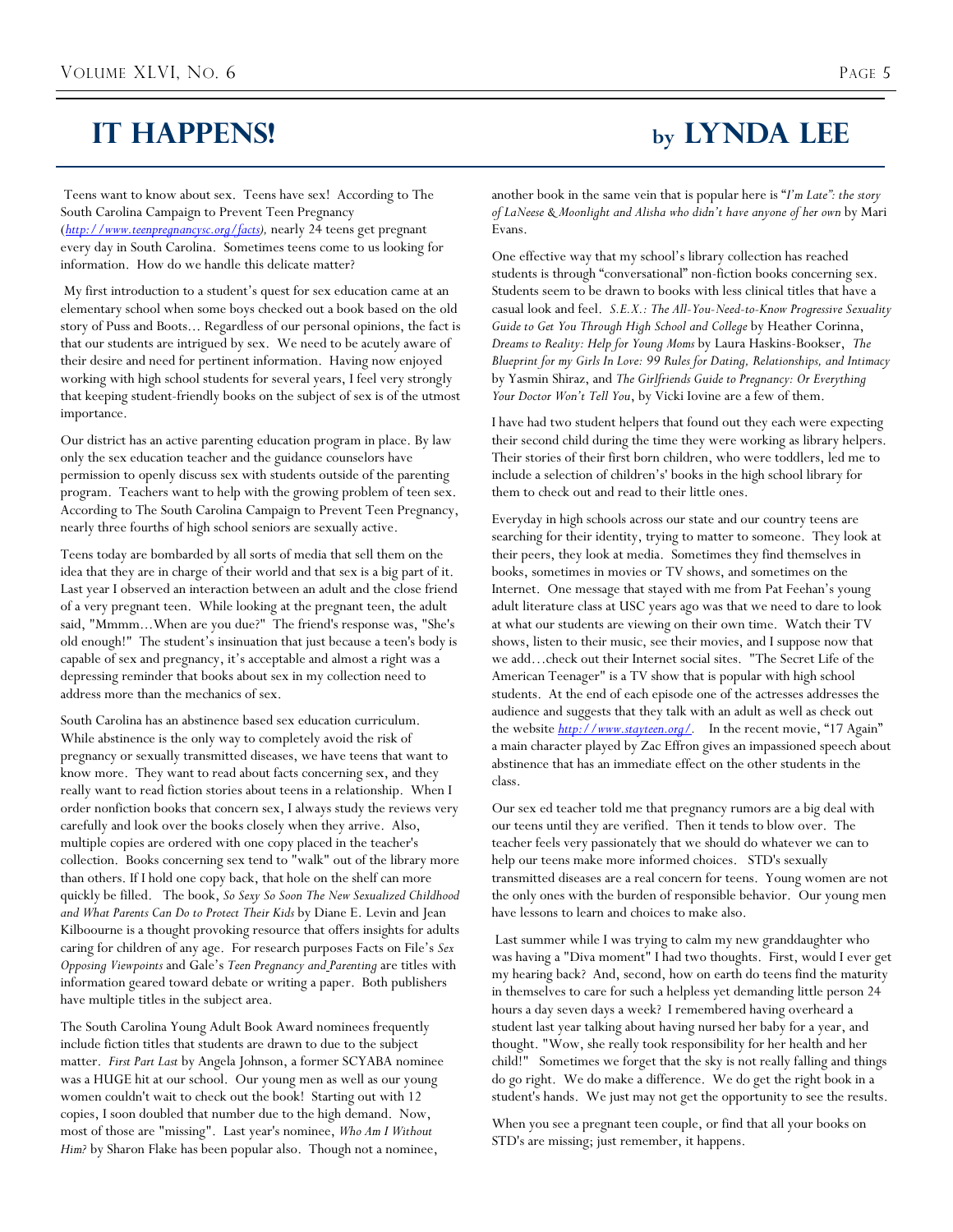## **Honoring Judith kRUg: Founder of banned books week**

 "The unfinished work of our heroes must truly be our own"

-Ben Harper



America lost a patriot on April 11, 2009. Judith Krug, the longtime Director of ALA's Office of Intellectual Freedom (OIF) and executive director of the Freedom to Read Foundation, died April 11. For over 40 years, Judith Krug tirelessly fought against censorship in order to

insure American citizens have the right to freely express themselves and the freedom to read what they choose. She was a patriot because she was true to the cause, often fighting unpopular battles in order to insure that American citizens could enjoy the freedom and protection of our first amendment. Throughout her career, she fought off attacks from the political left and right so that this freedom could not be chiseled away. Virtually every important piece of legislation that tried to curtail our first amendment rights was met with resistance from her and the OIF.

 This year the SCASL 2009 Intellectual Freedom Award sponsored by ProQuest/SIRS should have been awarded to one of our members. There was no award given this year. There weren't even any nominations. To make matters worse, the feeling of apathy toward intellectual freedom within our association is so rampant that most of our members shrug it off and are not surprised at all that no award was given. But deep down we know as SCASL members that things should be different.

 I have heard stories and shared conversations with members from across the state about censorship in their schools and communities, from book challenges to blocking websites. Our Association is filled with media specialists that oppose censorship and work proactively to protect their students' first amendment rights. Some battles are won, some are lost. Even a

lost battle is good because at least there was a fight, some resistance shown towards the censor. Many media specialists are proactive and tackle the issue of intellectual freedom head-on through quality programs and instruction, and are able to disarm would-be censors. Other times we live in a community where book store owners, clergy, and community leaders and organizations work to protect our rights and intellectual freedom. It is these people that we need nominate for the Intellectual Freedom Award. This is how we can honor the work of Judith Krug.

Let us recognize the 2008-09 Intellectual Freedom

Committee members:

 Michael Giller, Chair SC Governor's School for the Arts & Humanities Greenville, SC

Terri Catalano White Knoll Elementary School West Columbia, SC

Audra Alexander Bluffton High School Bluffton, SC

Carole Wise South Aiken High School Aiken, SC

## **Elections update**

At the March convention of the SCASL, Joe Myers was approved as President-Elect for 2009-2010, and Lena Lee was approved as secretary for 2009-2010.

#### **Elections Committee**

*Kitt Lisenby, Chair Ida Thompson Martha Taylor Frankie O'Neal Janet Boltjes Carole McGrath* 

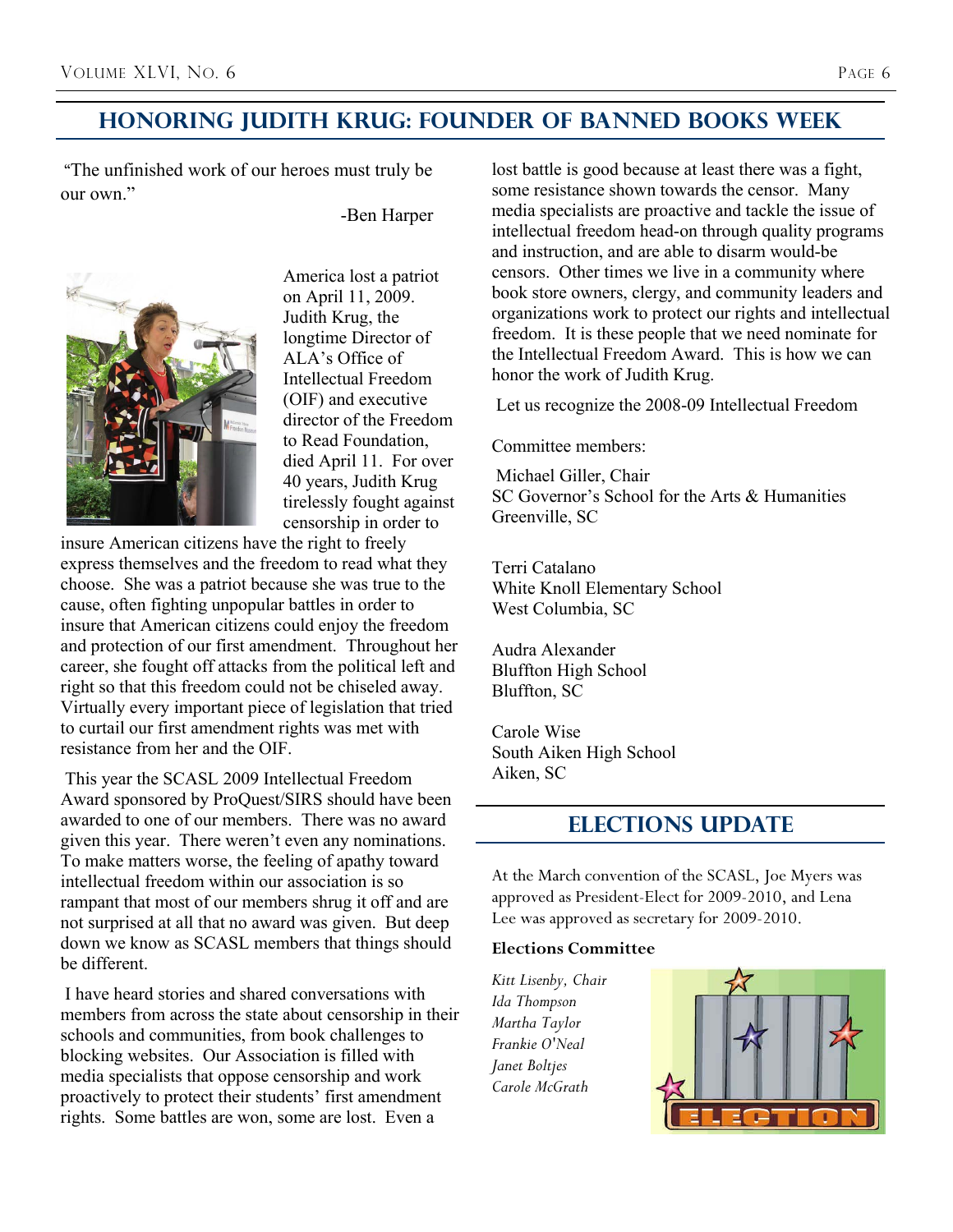### **DEBORAH CALDWELL-STONE NAMED ACTING DIRECTOR OF ALA'S OfficE of intellectual freedom**

#### *Deborah Caldwell-Stone Named Acting Director of ALA's Office for Intellectual Freedom*

The American Library Association (ALA) has announced the appointment of Deborah Caldwell-Stone as Acting Director of the ALA's Office for Intellectual Freedom (OIF). The office's longtime director, Judith Fingeret Krug, died in April after a lengthy illness. Krug had been in charge of the office and the ALA's Freedom to Read Foundation for more than 40 years. Caldwell-Stone, who will also serve as acting director of the Freedom to Read Foundation, joined OIF in October 2000, working on projects dealing with censorship and privacy in libraries. While at ALA, she has written a number of articles on privacy and confidentiality, filtering and other issues.

An attorney by training, she practiced appellate law before the state and federal courts in Chicago before coming to ALA in 2000 "Deborah Caldwell-Stone's legal expertise has been of enormous benefit to the ALA in its mission to promote free access to information in our nation's libraries," said ALA Executive Director Keith Michael Fiels. "In her post of acting director of OIF and the Freedom to Read Foundation, she will assume the duties of someone who was a legend in her field. Deborah Caldwell-Stone's devotion to the cause of intellectual freedom and her ability to advocate on its behalf make her the ideal choice to carry on the office's critical work as acting director of the two organizations."

*Michael Giller, Chair Intellectual Freedom Committee* 

## **"LMS 411"** *by* **Melanie jackson**

With all the financial upheaval our State is going through, what can I do to be prepared for the future and my profession?

First of all don't panic – even if, like me, you have already been released from a contract next year! Stay informed as to what is going on at all levels: your school, your District, in our state organization, SCASL, and on the state level. Also, let your voice be heard! It is easy to sit and watch and wonder why someone isn't doing something or doing enough, but that someone needs to be you. Every voice carries weight and needs to be counted. Participate in discussions, write letters, make phone calls, get out and talk to others. Have we ever been more motivated? Watch the listserv and take the time to read the important information that is being disseminated by SCASL; stay abreast of everything!

Next, take careful stock of your own situation and know how you stack up against those around you and those around the state. Locally, understand your seniority status – does your District look at total years you have worked or total years worked as a media specialist? How prepared are you to make a sudden move if you have to do so? How organized are your files, office, supplies, and resources in general? Could someone follow behind you and have a chance at survival? Remember, your students and school community are your first responsibilities! Look at your professional connections and activities … are you involved on the listserv, do you participate in SCASL events and discussions? Making strong connections among your peers and maintaining lasting professional ties will prove invaluable to you both professionally and personally. Again, this requires action on your part … take an active role in giving back to your organization, as it gives unto you!

Times can be scary and unsure, stress can be at an all time high, and life can seem unfair no matter who you are or what you do. All you can do is control how you respond to the challenges around you. So listen, be aware, be active, and keep your focus on doing the best job you can do for your school community and yourself! Live in the present, plan for the future, and be ready if it arrives today!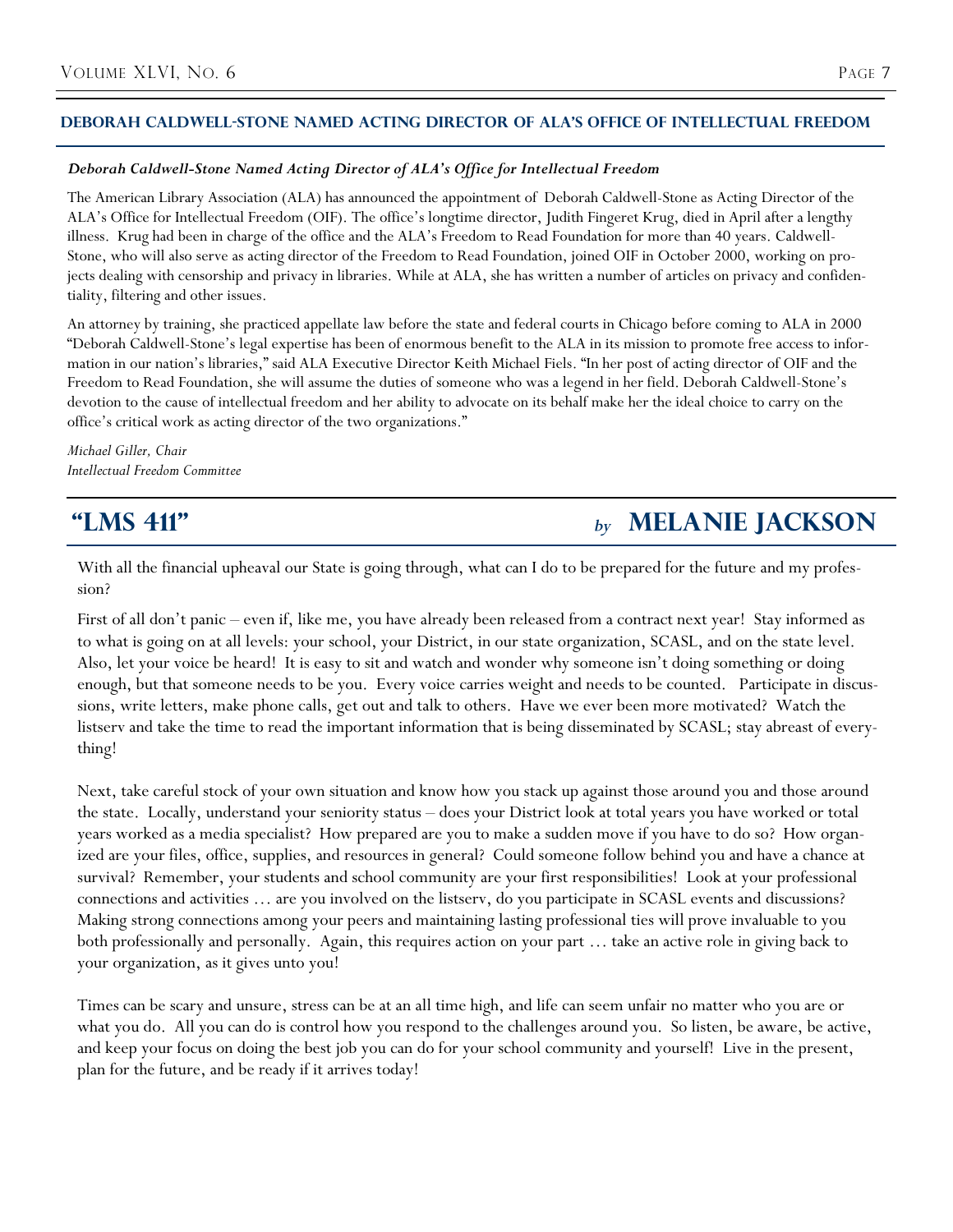## **From the Standards and guidelines committee**

I would like to thank Standards and Guidelines Committee members Cathy Nelson and Patti Lamar for a job well done. Thanks to the SCASL Technology Committee, our presentation at the convention in March was available to media specialists who were unable to attend the convention via streaming video posted on the SCASL Ning.

For those of you who have not had a chance to attend or view "Standards for the 21st Century Learner", it is still posted.

A very special thank you to our panel of experts: Martha Alewine, Joe Myers, Bob Noe, and Ida Thompson each of whom made the session really memorable.

*Suzanne Rhoten Chair, Standards and Guidelines Committee*

## YOUR PRE-SERVICE EDUCATION COMMITTEE IS AT WORK!

One of the best times to reach other educators and inform them about the role of the school library media specialist is before they get to the classroom. When they are preparing for their new role as classroom teacher or principal, it is important that they become aware of the role school library media specialists play in supporting the school community and the impact we have on student achievement. Educating pre-service teachers and administrators is the role of the Pre-Service Education Committee. The goals set for the committee are to:

- 1. Provide members of the teacher education community up-to-date information about school library media services.
- 2. Encourage local teacher education colleges to include this information in their curriculum.
- 3. Make school administrators aware of the potential of school library media services.

This year the committee created an up-to-date database of the teacher education programs in our state and identified who the contact person is at each college. We also updated the presentation and brochure to highlight more notably our role as collaborator in instruction and as partner to the teachers in our schools. Although the statistics and research on our impact is an important piece when speaking with other educators, we must also give new teachers concrete examples of what we can do for them and with them.

I encourage each of you to use the PowerPoint presentation (or even just parts of it!) and the brochure at your school with new teachers in August. They are available for download at the SCASL website (http://scasl.net/preservice.htm). I also would like to thank those SCASL members who served on the Pre-Service Committee this year. Their input was invaluable and a true learning experience for me. The members include:

| Kellyanne Burbage | Jane Clary           | Janet Dedmon    |
|-------------------|----------------------|-----------------|
| Mary Lou Elliott  | Morris Herron        | Melanie Jackson |
| Karin Kadar       | <b>Sherry Rampey</b> | Melissa Simmons |
|                   | Charlene Zehner      |                 |

*Kristen Nebesky Lawson Chair, Pre-Service Education Committee Library Media Specialist Chapin Elementary School knebesky@yahoo.com*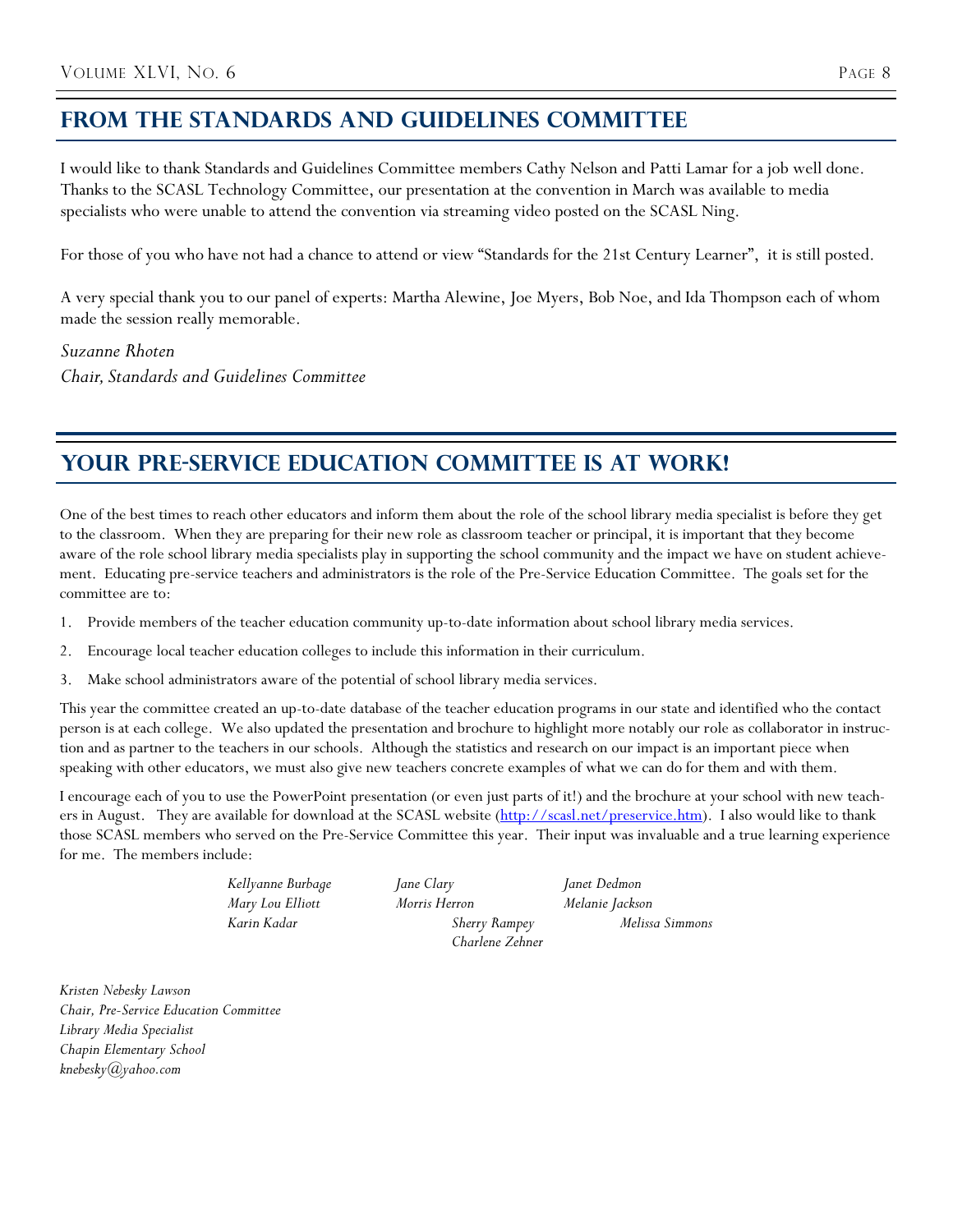

The USC School of Library and Information Science recently received high marks for their program in the U.S. News & World Report "America's Best Colleges Guide" for 2009. The University ranked No. 2 for its program in school-library media. "These rankings are especially gratifying,

in that they highlight our academic excellence," University President Harris Pastides says. "This news reaffirms our commitment to providing our students a top-quality education, thereby ensuring that we are providing a welleducated workforce for South Carolina and our nation."

Likewise, Dr. Samantha Hastings, director of the School of Library and Information Science, was pleased with the rankings, which included an overall program rank of No. 17, out of 62 accredited schools nationally. "Being ranked No. 2 in the nation for our school-library media program validates our mission to produce the best qualified leaders in our field," she says. "It helps us compete with an everchallenging distance education market that recruits students without regard to geographical boundaries. Our faculty and students are the best. Being in the top 20 is important and as we continue to improve and grow, we will continue to receive good rankings."

School-library media student, Roxanne Spray of Columbia, says she will be ultra-prepared when she earns her master's degree in May. "I really do believe that school library media specialists and programs are crucial to students' success and achievements," she says. "The professors, classes, and internships have helped me blend the theoretical and practical, so I'm ready to fill my role and be a leader and have a high-functioning media program on the first day of school." Of the ranking, she says, "Certainly it's nice to have that kind of national validation for a program that I already knew was wonderful."

For more information about the U.S. News Rankings for the University of South Carolina, please visit http://www.sc.edu/news/newsarticle.php?nid=166.

## **recognitions Letters about literature winners**



The Letters About Literature program, sponsored by the South Carolina Center for the Book and the Library of Congress, in partnership with Target Stores, is a national reading and writing promotion contest. To enter, readers write personal letters to an author, living or

dead, from any genre, explaining how that author's work changed their way of thinking about the world or themselves. Nine winners were honored at an awards ceremony at the State Library's South Carolina Center for the Book in Columbia on May 4. Winners read their letters and each received a check from the South Carolina State Library Foundation (\$100 for first place, \$50 for second, and \$25 for third). In addition, first place winners receive a \$50 gift card from Target stores.

### **Level I Winners (grades 4-6)**

| 1st place                     | Lauren Humphrey<br>North Central Middle School, Kershaw |  |
|-------------------------------|---------------------------------------------------------|--|
| 2nd place                     | Jessica Welch<br>Walker Gamble Elementary, New Zion     |  |
| 3rd place                     | <b>Shelley Sasser</b><br>Individual Entry, Conway       |  |
| Level II Winners (grades 7-8) |                                                         |  |

## 1st place Austin Holder Sterling School, Greenville 2nd place Jayant Raman Dent Middle School, Columbia 3rd place Elizabeth Anne Matthews Dent Middle School, Columbia

 **Level III Winners (grades 9-12)**

| 1st place | John Daniel Costello<br>Pickens High School                 |
|-----------|-------------------------------------------------------------|
| 2nd place | Beatriz Fernandez Arguelles<br>Dutch Fork High School, Irmo |
| 3rd place | Hannah Robles<br>Dutch Fork High School, Irmo               |

For more information about the South Carolina Center for the Book, please visit www.sccenterforthebook.org.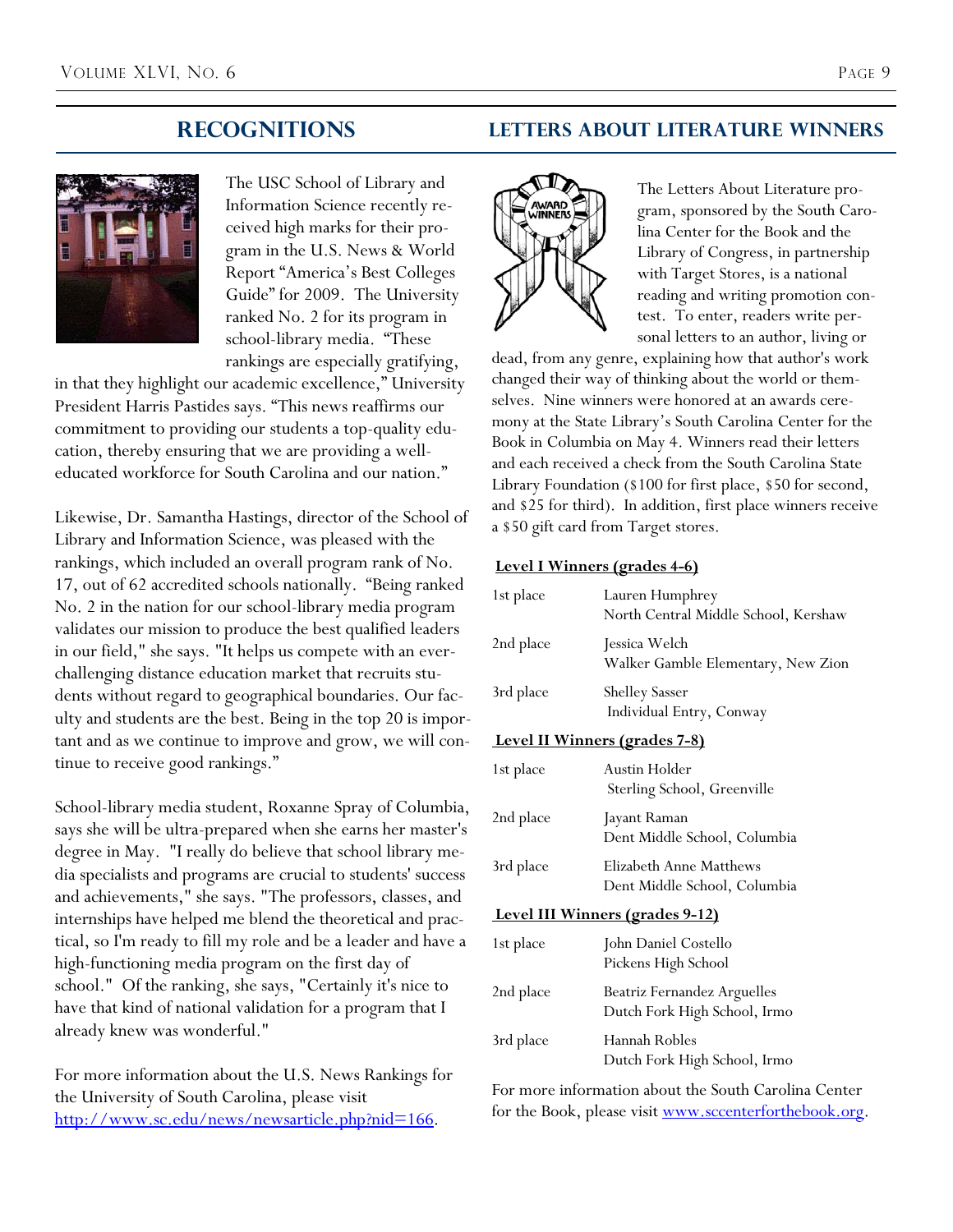## **SCASL Regional Network News Frankie O'Neal, Director**

## *Region 1B*

**Spartanburg County.** Media specialists conducted the MSSC spring meeting at Spartanburg County Public Library headquarters on April 30th. New officers were installed, the Ann T. White award was presented. **Todd Stephens**, SCPL Director made a presentation to the group. **Spartanburg 5**. Media specialists **Karen Hill** and **Meghan Johnson** of James F. Byrnes High School brought the library to the cafeteria during National Library Week and students checked out popular reading material on the spot. READ posters featuring students from different disciplines promoted the *"Worlds Connect @ Your Media Center"* theme.

that met with key training specialists regarding the Richland One's use of Destiny and its future releases and developmental efforts. All Richland One schools converted to Destiny in August 2008. The faculty and staff of the School and Library and Information Science at the University of South Carolina presented the Diversity Leadership Group with the seventh annual John Olsgaard Service Award. This award recognizes an individual or individuals who have made exceptional contributions to the School. **Ida Thompson** is among the members of the group which was

recognized on March 30.

## *Region 4B*

**Richland 1**. Staff members **Julia Davis, Jennifer Thornsberry** and **Ida Thompson** presented sessions at the recent SCIRA (S.C. International Reading Conference) held February 1921. Sessions included *"Reading Success Begins @ your Library"* and "60 Ways in 60 Minutes: Increasing Literacy through Digital Imagery" The AASL (American Association of School Librarians) has accepted a proposal by **Julia Davis** for the organization's November 2009 national conference which will be held in Charlotte, N.C. Follett Library Resources identified a select group of users nationwide to attend a two-day seminar in McHenry, Illinois March 19-20 to provide input and opinions that will help shape future product offerings.





## **Congratulations to All!**

**Mary Alice Graham**, Hyatt Park Elementary, and **Brenda Milton**, Burnside Elementary, have been selected Teacher of the Year at their respective schools.

## *Vital Statistics*

**Greenville**. **Sandy Brundage**, media specialist at Woodmont High School, gave birth to a baby boy.

**Gwen Brown**, media specialist at Oakview Elementary, gave birth to a baby girl, **Daphne.**